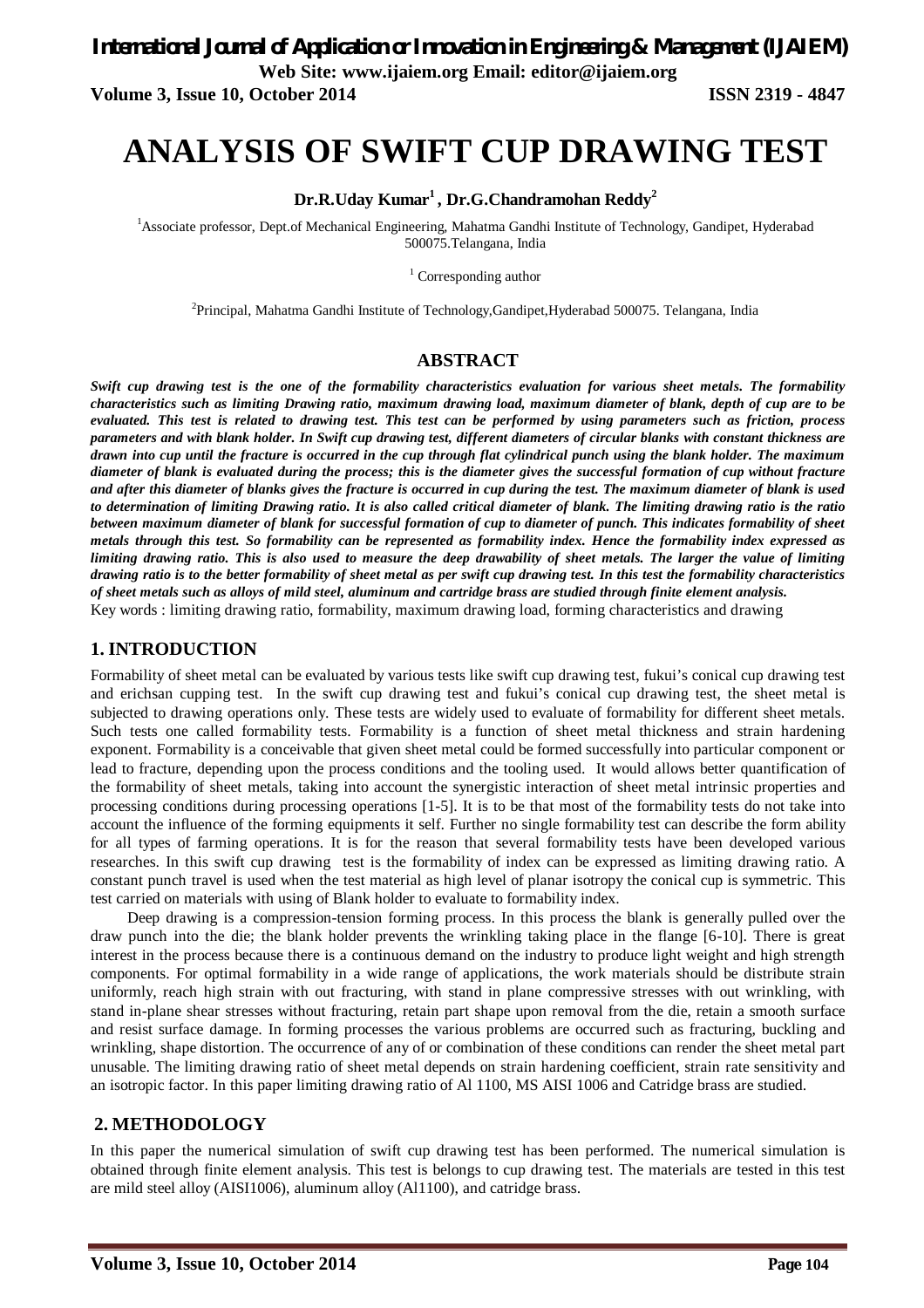**Volume 3, Issue 10, October 2014 ISSN 2319 - 4847**



**Fig.1** Swift cup drawing test

FEA test set up and dimensions of tooling are shown in fig.1 for evaluation of formability for material mild steel [AISI1006). The same FEA setup is used for other two materials. This test is used die, flat bottom cylindrical punch, circular blank with diameter and thickness and blank holder. In this test the circular blank with different diameters with constant thickness placed on die surface and drawn into cylindrical cup until fracture is occurred at the bottom of cup by using flat bottom cylindrical punch. The diameter of blank for successful formation of cup is measured. This is the diameter of blank; above this diameter fracture is occurred in the cup and before this diameter no fracture is obtained in the cup. This diameter is called maximum diameter of blank. It is also called critical diameter of blank. It is used to measure the formability index. It is expressed in limiting drawing ratio. It gives formability of sheet metals. The limiting drawing ratio is defined as the ratio of maximum diameter of blank for successful formation of cup [D] to diameter of punch [d]

#### Therefore,

Limiting drawing ratio  $= D/d$  This limiting drawing ratio is used to measure of the formability index. The larger value of limiting drawing ratio, the better formability of sheet metal as per swift cup drawing test.

The finite element simulation carried out using three materials at

| Diameter of the blanks  | Ð              |     | 85-110 mm        |
|-------------------------|----------------|-----|------------------|
| Thickness of blank      | t              | $=$ | $1 \text{ mm}$   |
| Coefficient of friction | $\mu$          | $=$ | 0.1              |
| Punch speed             | u              | $=$ | 8mm/sec          |
| Dia. of punch           | d.             | $=$ | 50.4 mm          |
| Die throat diameter     | $D_{0}$        | $=$ | 52.5 mm          |
| Punch corner radius     | $r_{cp}$       | $=$ | $6.36$ mm        |
| Clearance               | $\mathcal{C}$  | $=$ | $2.1 \text{ mm}$ |
| Blank holding force     | P <sub>h</sub> | $=$ | 500N             |

The results are summarized as shown in Table.1 and behavior of material during cup formation, Finite element analysis mesh, time-load characteristics and effective strains contours and as shown in fig.2,3,4 and 5.

| <b>Table.1</b> Results of test |                                  |                                          |                         |                                      |  |  |
|--------------------------------|----------------------------------|------------------------------------------|-------------------------|--------------------------------------|--|--|
| Material[alloys]               | Range of blanks<br>diameter [mm] | Maximum<br>diameter of blank<br>$[D]$ mm | Diameter<br>punch [d]mm | of Limiting drawing<br>ratio $[D/d]$ |  |  |
| MS1006                         | 85-110                           | 88                                       | 50.4                    | 1.796                                |  |  |
| Al 1100                        | 85-110                           | 96                                       | 50.4                    | 1.904                                |  |  |
| Catridge brass                 | 85-110                           | 94                                       | 50.4                    | 1.865                                |  |  |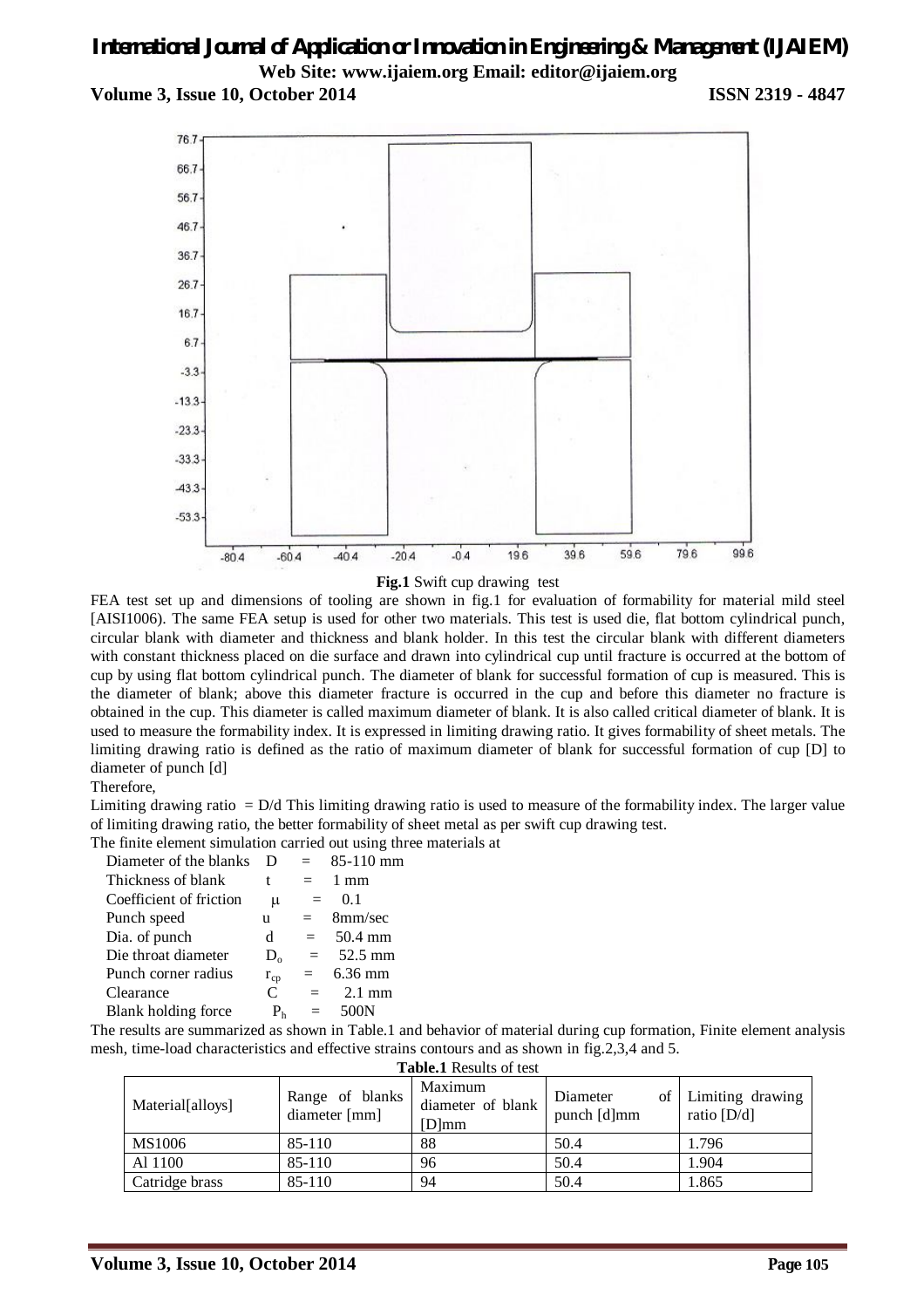**Volume 3, Issue 10, October 2014 ISSN 2319 - 4847**



**Fig.2** Fracture at corners during the cup formation with further advancement of the punch into the sheet material



**Fig.3** Finite element analysis mesh of successfully drawn cup



**Fig.4** Time – Load characteristics till the end of deformation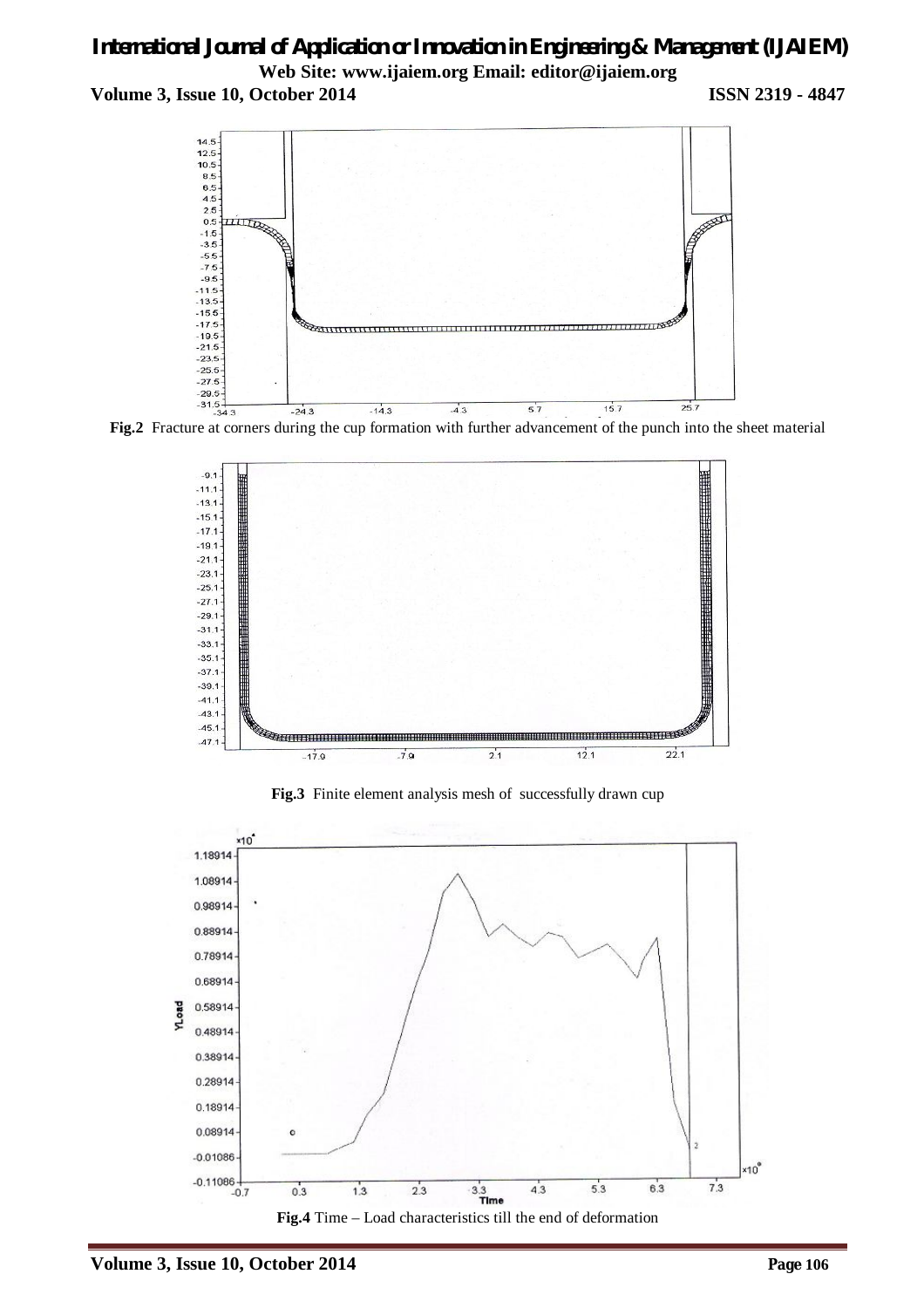**Volume 3, Issue 10, October 2014 ISSN 2319 - 4847**



### **3. RESULTS AND DISCUSSION**

The numerical simulation is carried on three materials at diameters range 85-110mm at thickness 1mm. Limiting drawing ratio depends on the diameter of blank. It is proportional to maximum diameter of blank. Larger the magnitude Limiting drawing ratio betters the formability of material. Limiting drawing ratio of mild steel alloy 1.796, Aluminum alloy 1.904 and catridge brass 1.865. The Comparison of Limiting drawing ratio between these alloys as Al > CB > MS. From this Limiting drawing ratio is high for aluminum and less for mild steel. Successful formation of cup with respect to maximum diameter of blank, the cup height for mild steel alloy is 31.05mm, Aluminum alloy is 37.96mm and Catridge brass is 41.65 mm is obtained in swift cup drawing test. These are Compared based on height of cup as  $MS < Al < CB$ . Minimum height value is occurred in mild steel, high in catridge brass and in between them aluminum occurred. Formability index expressed as Limiting drawing ratio, comparison of formability index for three materials as Al > CB > MS. The maximum drawing load for MS1006 is 52KN, Al1100 is 11KN and Catridge brass is 82 KN is obtained. Comparison of max drawing load is CB > MS > Al. From load-time graph to obtain maximum load and time for successful formation of the cup. In the graph decremental steps obtained due to strain hardening of the material.

### **4. CONCLUSIONS**

The conclusions are drawn from the numerical analysis of swift cup drawing test. In this test limiting drawing ratio has been determined for different materials. This is used as measure of the formability index in this test. So formability index is expressed as limiting drawing ratio. Comparing the values of limiting drawing ratio of three materials, it is high in aluminum alloy. So this material has better formability nature and also having greater deep drawability characteristics. Larger limiting drawing ratio is greater the ability of sheet metals to be drawn successful formation of cup. These test results are sensitive to thickness of sheet metal and punch diameter. The maximum drawing load is obtained from time load graph. The highest drawing load and depth of cup is obtained in catridge brass. Formability index is used for grading, selecting and sorting of incoming sheet metal for manufacturing of various components in industries.

#### **ACKNOWLEDGEMENT**

The author (Dr.R.Uday Kumar) thanks the management and principal of Mahatma Gandhi Institute of Technology for encouraging and granting permission to carry out this work.

### **REFERENCES**

- [1] M.J. Hillier, The mechanics of some new processes of cup drawing, J. Appl. Mech. 36 (1969) 108-120.
- [2] J. TIROSH and E. KOVHAVl, On suppression of plastic buckling in deep drawing processes. Int. J.Mech. Sci. 26, 389-402 (1984).
- [3] K. Lange, Handbook of Metal Forming, McGraw-Hill, New York, 1995, pp. 40 -80.
- [4] Under standing sheet metal formability, Vol.2 S.P. Keeler
- [5] Formability testing of sheet metals. Trans. Indian Institute of Metals Vol.no.49. No.5 Oct '96 Narsimhan K. and Nandedkar.V.M.